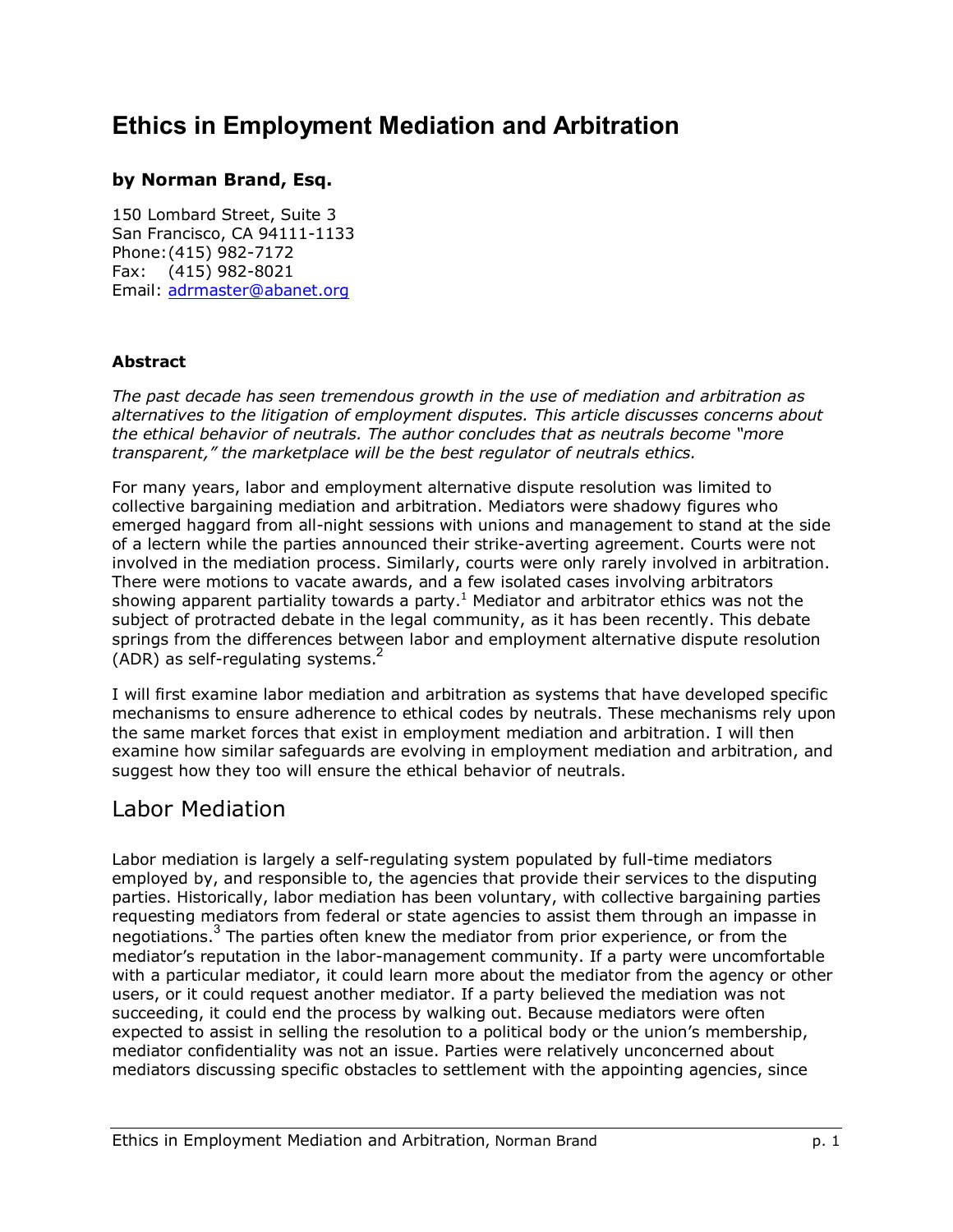neither the mediators, nor their agencies, could decide the terms of the partiesí agreement. Labor mediators were traditionally employed directly by the agencies that provided them to the parties. As salaried employees, they had no motivation to curry favor with either side in the hope of increasing their income. The agency that employed them was also responsible for providing continuing training, with the goal of assuring client satisfaction through competent service.<sup>4</sup>

In 1984 the Association of Labor Mediation Agencies and the Federal Mediation and Conciliation Service (FMCS) adopted the "Code of Professional Conduct for Labor Mediators," listing formal rules for the ethical behavior of agency-employed mediators. The organizations that employ mediators  $-$  either state agencies or FMCS  $-$  enforce the code through employment sanctions or, in the case of *ad hoc* mediators, by removing them from their panels.<sup>5</sup> This rarely happens, because the constant feedback among the parties and the agency about mediator performance tends to improve that performance.

Formal codes of conduct for mediators are not the primary means by which ethical mediator behavior is maintained. Instead, the marketplace of collective bargaining parties informs the agencies, often informally, about mediator behavior. The agencies are political entities that have an interest in satisfying their constituency. As a consequence, they are motivated to correct potentially unethical or incompetent behavior and terminate mediators who fail to meet ethical standards.

### Labor Arbitration

Labor arbitrators, like labor mediators, are formally governed by a set of ethical standards. Three entities, the National Academy of Arbitrators (NAA), FMCS, and the American Arbitration Association (AAA), promulgated a "Code of Professional Responsibility for Arbitrators of Labor-Management Disputes" in 1975.  $6$  The code is enforced in two ways. First, the agencies that supply names to parties seeking a labor arbitrator can remove an arbitrator from their list of names as a sanction for violating the code. Second, the NAA, through its Committee on Professional Responsibility and Grievances, investigates complaints against its members and can sanction or expel them for violating the code.<sup>7</sup>

The real enforcement mechanism for labor arbitrator ethics, however, is the marketplace. Unlike labor mediators, who are employed by the entities that supply lists of arbitrators to parties, labor arbitrators are independent contractors.  $8$  As a consequence, market forces act directly upon labor arbitrators, rather than through an employer. Three factors have made the market an efficient regulator of labor arbitrator ethics:

- 1. the parties are free to choose jointly any arbitrator;
- 2. the labor arbitration process is transparent;  $9$  and,
- 3. a labor arbitrator who engages in unethical behavior faces immediate financial consequences.

Labor arbitration is a field in which there are no formal barriers to entry. No government license, no governing body certification, and no educational degree are required to become an arbitrator. Labor lawyers on both sides, union officials, company labor relations directors, professors, and others see arbitration as an opportunity to build a second career using what they have learned in their practice of labor-management relations. Because arbitration is an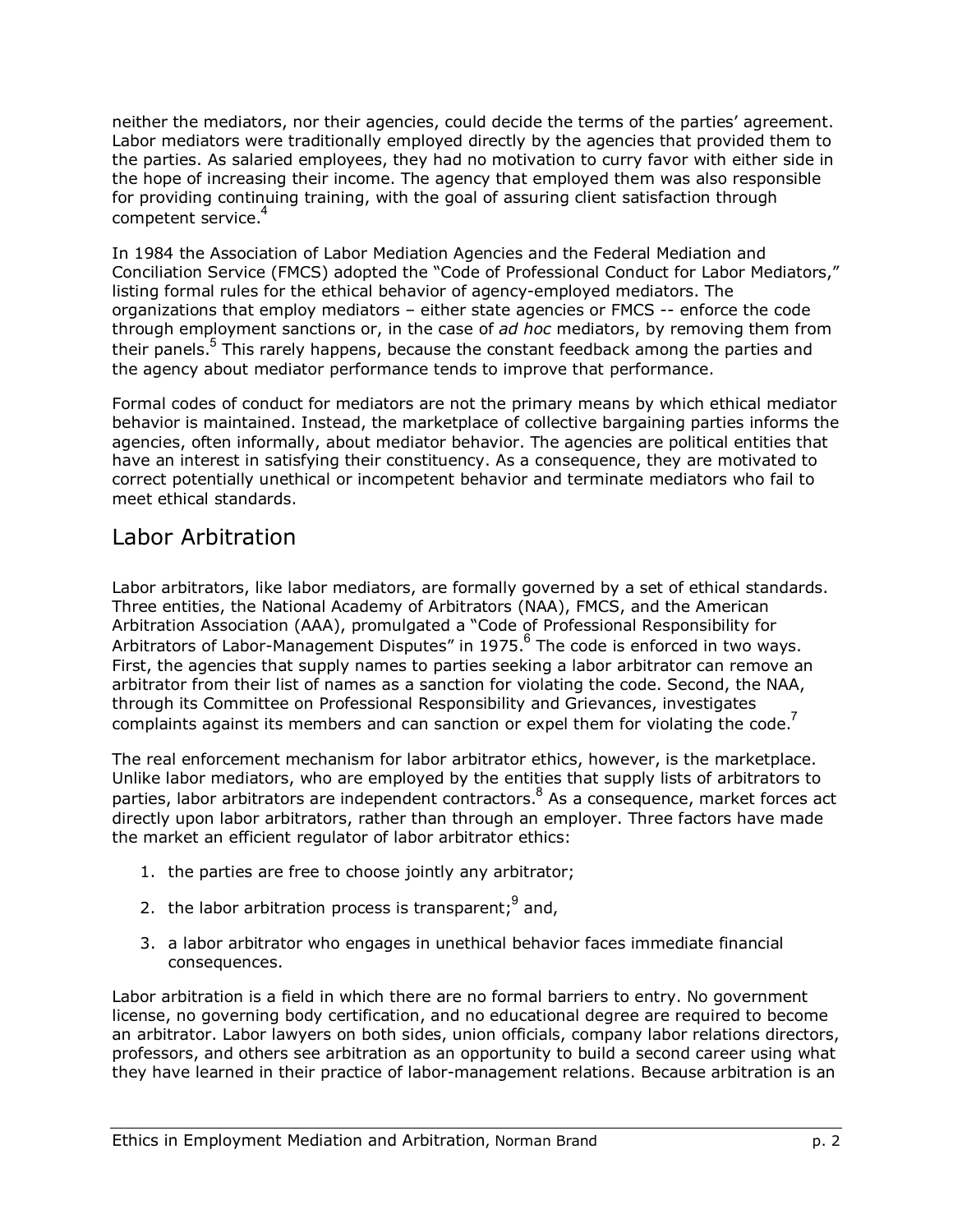attractive profession, many attempt to enter the field.<sup>10</sup> As a consequence, the supply of potential arbitrators always exceeds the demand. The marketplace determines who will successfully enter the profession and who will thrive.

Labor arbitrators traditionally issue an award accompanied by a reasoned opinion. Over time, arbitratorsí abilities, intellectual tendencies, points of view, and analytical skills become known through their awards. Over the past 50 years, tens of thousands of arbitration awards have been published.<sup>11</sup> They are available in hundreds of bound volumes and on the Internet. In addition, lawyers within firms circulate awards, as do lawyers who represent the same side, either labor or management. National unions and large employers keep their own databases of arbitrations in which they were involved. More are available in private databases. Thus, many people on both sides can discover what an arbitrator did in a particular case.

Moreover, the labor-management community shares knowledge about how arbitrators conduct hearings, meet time limits, and permit the parties to argue their case. Because labor law embodies a number of complex statutory schemes and a well-established jurisprudence, it is an area in which lawyers specialize. This specialization means a limited number of lawyers do the majority of work in the field. Labor lawyers have formed specialty groups within the American Bar Association, state bar associations, and local bar associations.<sup>12</sup> Through these associations, lawyers hear arbitrators make presentations on various topics and have the opportunity to discuss arbitrators with their colleagues.<sup>13</sup> They learn which parties have used an arbitrator, whether an arbitrator has a solid background in labor law, and whether others think an arbitrator is any good.

In addition, there are professional groups comprised of lawyers that represent each side. For example, the New York Arbitration Group is comprised of management lawyers who meet to discuss arbitrators they have used and new entrants into the field. On the union side, there is the annual conference of AFL-CIO lawyers, at which lawyers from different areas exchange views on the abilities and predilections of arbitrators. A private service exclusively for management purports to rate arbitrators on the basis of reports it solicits from management lawyers. In short, there is transparency in labor arbitration because awards are published or circulated, and lawyers share knowledge about an arbitrator's analytical skill, background, and ability to run a hearing.<sup>14</sup>

As a result of this shared knowledge, aberrational decisions and improper arbitrator conduct are quickly known in the marketplace. If an arbitrator is viewed as having made an unfair decision, that fact quickly circulates within the relevant market.<sup>15</sup> The decision can have an immediate and adverse effect on the arbitrator's selection in subsequent cases. Several such decisions may affect the arbitrator's ability to continue as a neutral.<sup>16</sup> Together, freedom of choice, transparency, and market consequences have resulted in few questions or debates about ethical behavior among labor arbitrators.

## Employment Mediation

A self-regulating marketplace has not yet developed in employment mediation and arbitration, and the lack of self regulation has led to significant debate among lawyers over mediator and arbitrator ethics. In addition, unlike in the labor mediation and arbitration marketplace, many employment mediators and arbitrators are lawyers who remain engaged in their legal practice while attempting to build a practice as neutrals. This trend has introduced a new element into the ethical mix.<sup>17</sup> While labor mediation developed as a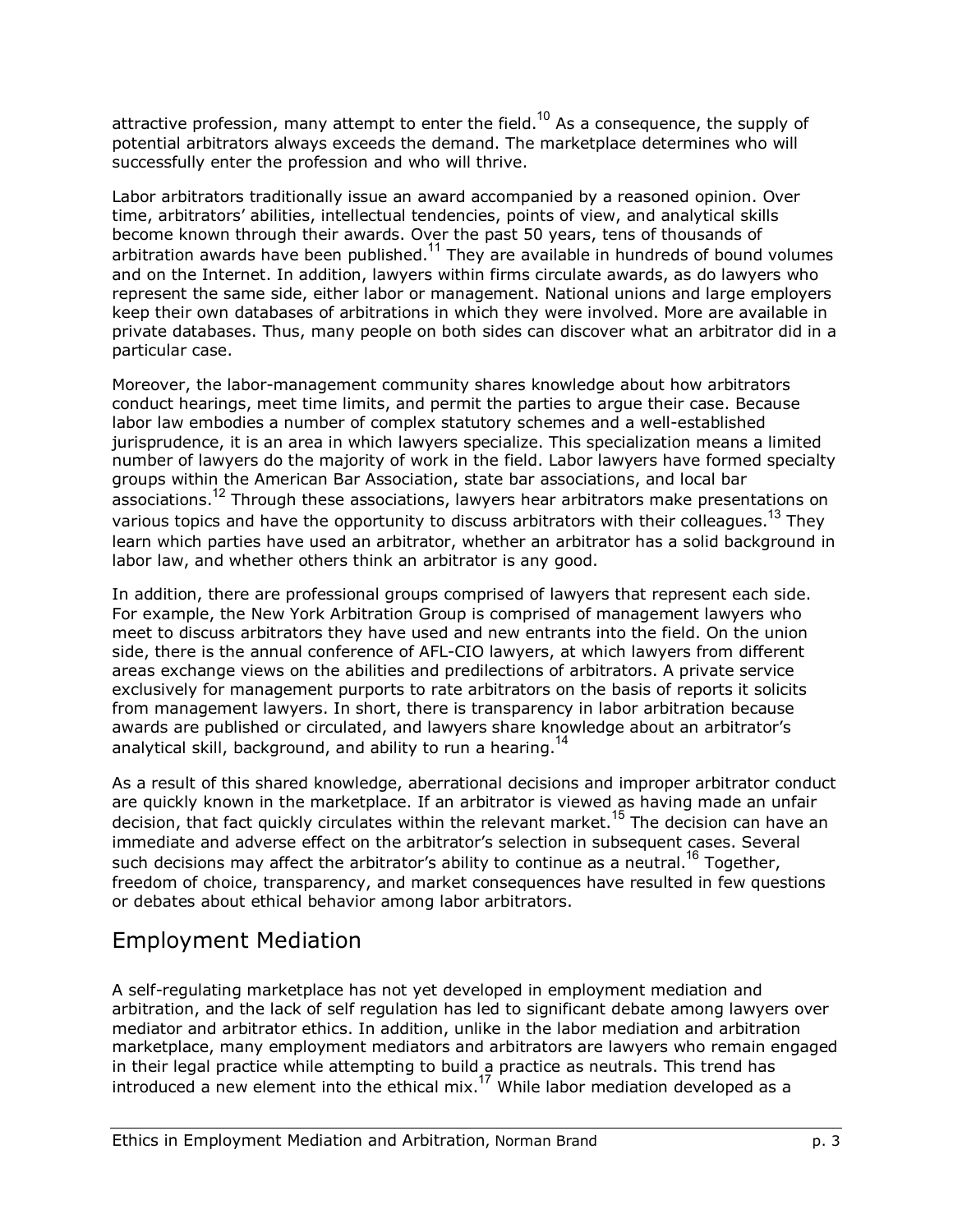unique field, employment mediation has developed alongside the mediation of other civil litigation. The ethical problems are generally the same for all mediation of civil litigation.

A significant percentage of employment mediation (at least in California, Texas, and Florida) is either court-annexed or agency-run.<sup>18</sup> In California, certain trial courts have the power to require mediation prior to setting a trial date, while others simply tell counsel during the mandatory case management conferences to go and mediate.<sup>19</sup> Because the parties have been told they must mediate, the courts and agencies have felt obliged to provide free, (or extremely cheap) mediators. Because the governmental entity is providing mediators, it feels obliged to provide some evidence of minimal competence and rules to define ethical behavior.<sup>20</sup>

Unlike the labor agencies that provide free mediators, few courts have in-house mediators whom they train and pay. In many cases, they simply arrange with a local training organization to make training available and then require that training as a condition for being listed on the panel.<sup>21</sup> Alternatively, they have adopted criteria for membership on their lists based upon a certain number of hours of training, generally without specifying which entities can provide the training. This reliance on training in place of demonstrated competence is a result of the lack of any generally accepted standards of mediator competence, or any generally accepted certification. Consequently, the courts have assumed that if an individual has taken a certain number of hours of training, that person is competent to mediate.<sup>22</sup>

The standards of behavior for mediators promulgated by various entities generally cover six areas: voluntariness, impartiality, disclosure, competence, confidentiality, and compensation. Each of these areas requires some explanation and raises some questions for the neutral.<sup>23</sup>

#### *Voluntariness*

There are two aspects to "voluntariness." First, any party is free to withdraw from mediation at any time. Second, the parties must reach a voluntary, uncoerced agreement. The "Model Standards of Conduct for Mediators" also states: "Parties shall be given the opportunity to consider all proposed options." These elements raise the following questions for the neutral: Is it ethically appropriate to participate in mandatory programs in which a court orders the parties to mediate? The California Dispute Resolution Council (CDRC) Standards differentiate between being mandated to the mediation process, which it deems acceptable, and a mediator mandating the extent to which a party must participate, which it deems unacceptable. This raises the question of what role, if any, a mediator should take in reporting what occurred in mediation to a court that mandated the mediation.<sup>24</sup> Most mediators believe that they should only indicate whether a party attended with the people the court asked to attend. If a mediator provides anything beyond that in a "report to the court," such as an assessment of party behavior, the mediator acquires coercive power. If a mediator can blame a party for unreasonable mediation behavior, the mediator has such coercive power.

The final consideration is the requirement in the Model Standards that parties be given an opportunity to consider "all proposed options." It is likely that the drafters saw this as an analog to the lawyerís responsibility to transmit offers of compromise and settlement to the client. The difficulty, as most veteran mediators know, is that some "proposed options" amount to a gratuitous insult. Conveying that "proposed option" may very well end the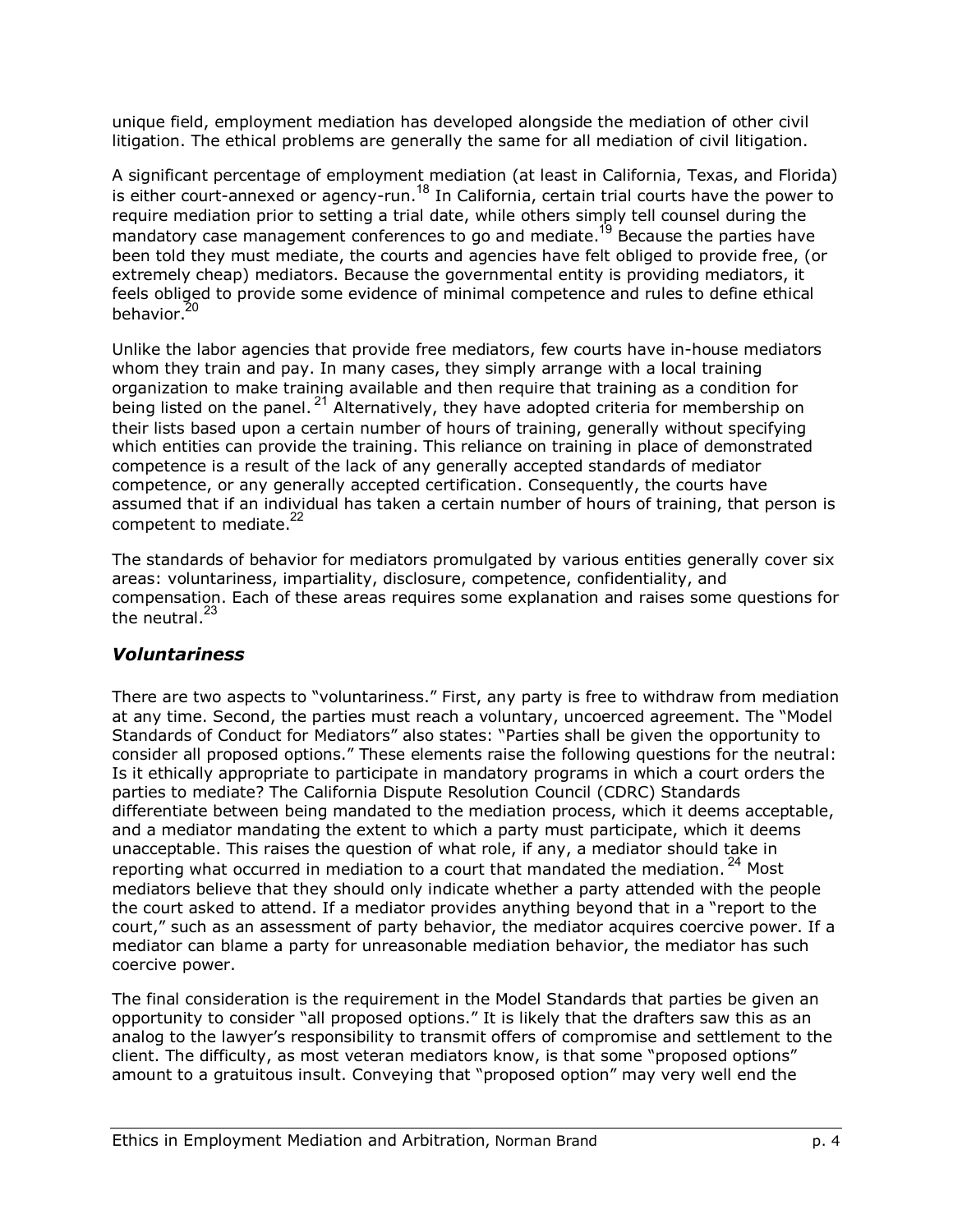mediation with one side walking out in anger. A useful alternative, employed by many veteran mediators, is to decline to carry the "proposed option" to the other side, but offer to reconvene a joint session so the party proposing the option can convey it while counseling that party on the likely response to the inflammatory option.<sup>25</sup> This way the mediator is not tainted by the insult, and can work to save the mediation if anger erupts.

#### *Impartiality*

There are three aspects to impartiality:

- 1. the mediator's own ability to remain impartial;
- 2. the appearance of impartiality; and
- 3. potential grounds for a reasonable person to call the mediatorís impartiality into question.

The first aspect is internal. There are certain issues about which most people feel strongly there is a "right and wrong." To the extent that this feeling will impair a mediator's ability to listen to one side, or to report a position fairly to the other side, the mediator should not take the case.

The "appearance of partiality" standard for mediator conduct is more troublesome. Where the standards are enforced through sanctions, a charge that a mediator engaged in conduct that gave the "appearance of partiality" is difficult to evaluate. As veteran mediators know, it is sometimes necessary to play devil's advocate to convey the other side's convictions. And that could appear to an unhappy party, in retrospect, as partiality.  $^{26}$  Thus, the rule creates a tension between the mediatorís legitimate efforts to move the parties to resolution and the fear of subsequent attacks on the agreement or process by a party with buyer's or seller's remorse.

#### *Disclosure*

What a mediator should disclose is less controversial than how it is characterized. The Model Standards use the phrase "conflict of interest" and define it as "a dealing or relationship that might create an impression of possible bias." While the definition makes sense, the same phrase is used in ethics for attorneys where it has a different meaning and a well-developed body of law. As a consequence, some have jumped to the erroneous conclusion that a mediator has a "conflict of interest" because she formerly was a partner of one of the attorneys in the mediation, or she formerly represented one of the parties in the mediation. Neither of these relationships is a "conflict of interest" for a mediator, but both should be disclosed. In fact, the other side may want that mediator because of the former relationship, which could bring credibility and trust.

The CDRC Standards provide a more workable model for mediation disclosure. They do not posit that mediators have conflicts of interest, as lawyers understand that term. Instead, the Standards require disclosure of "potential grounds upon which a mediator's impartiality might reasonably be challenged." These include personal and professional relationships, as well as prior cases with one or both of the parties or their attorneys. Both the mediator and the parties have a continuing obligation to disclose. If either party asks the mediator to withdraw after a disclosure, he must do so.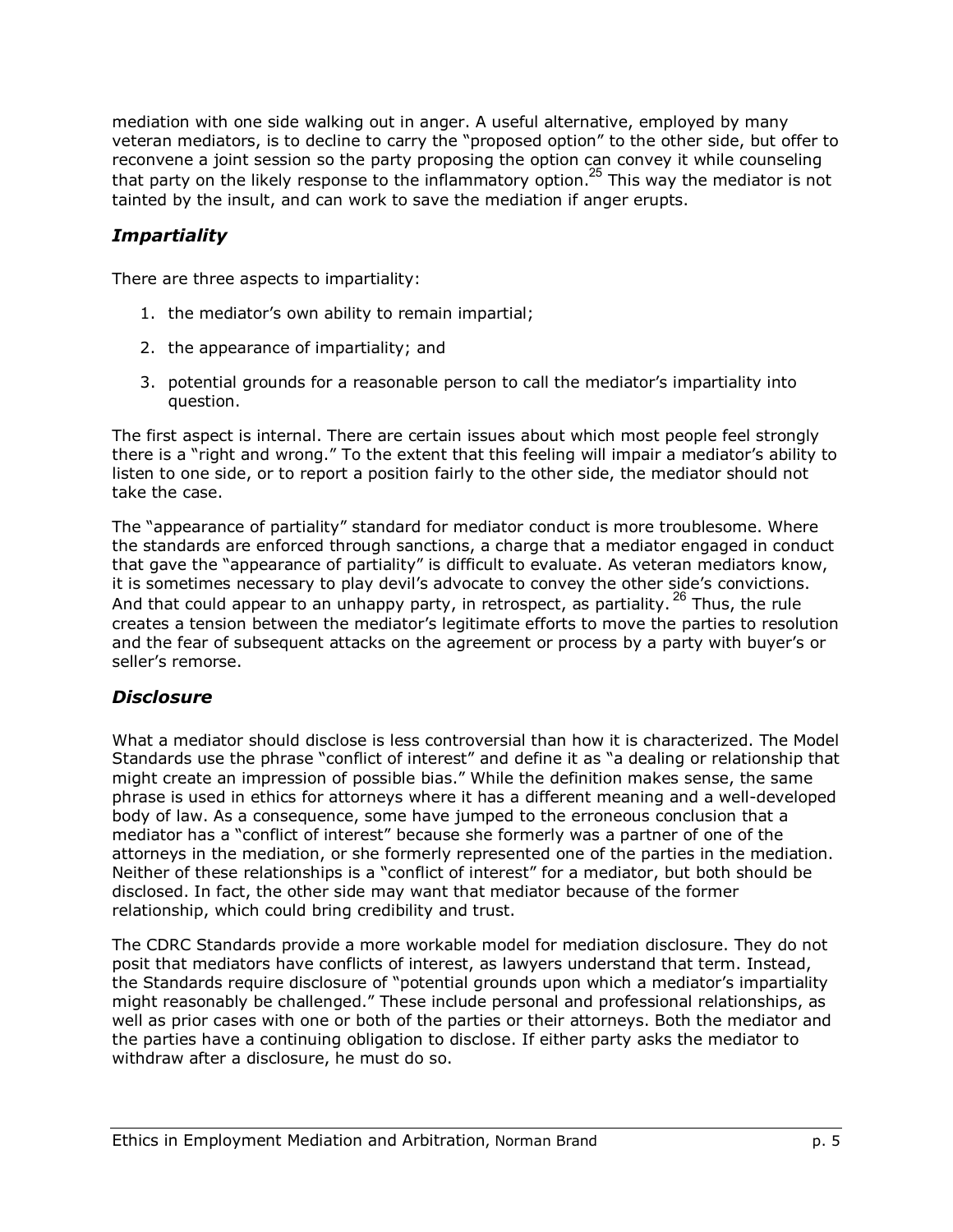Because mediation is voluntary, it is not clear that there are any appropriate sanctions for failures to disclose. If parties make a voluntary, uncoerced agreement, then the mediator's past relationships or cases are irrelevant. If one side learns a fact that makes it uncomfortable with the mediator, that side can simply withdraw from the mediation. Finally, it is difficult to posit a "repeat player bias" in mediators.<sup>27</sup> Because mediators do not have the authority to dictate the terms of an agreement, the only way they could influence a decision is by "beating up" on one side. This behavior is unlikely to be successful with a represented party, and it can adversely affect the mediator's reputation and acceptability.<sup>28</sup>

#### *Competence*

A continuing question in mediation is whether parties want process or substantive expertise in their mediators.<sup>29</sup> Both sets of standards sidestep that question and simply require mediators to have adequate competence to meet the reasonable expectation of the parties. This criterion becomes more important when a court mandates mediation and provides a list of mediators, because the court may be thought to provide some assurance of competence. As previously noted, the courts rely chiefly on training as a competence indicator.

The real question for the mediator is: "What are these parties looking for?" Many mediators have a conference call with the parties prior to the mediation in order to ascertain details such as whether there will be pre-mediation briefs, whether the briefs will be shared with the other party, and who will attend. It is a good practice for the mediator to use this conference call to ascertain the partiesí expectations about the mediation. It is important that the parties disclose, during this call, their assumptions about the mediator's experience and ability to promote agreement, to avoid misunderstandings at the mediation. In sum, the mediator must be sure there is a fit between his skill, style, and ability and what the parties expect.

#### *Confidentiality*

This is critical to mediation. The law of the jurisdiction controls post-mediation confidentiality. The ground rules established by the mediator and the parties control confidentiality during the mediation. Jurisdictions differ in the extent to which they will sustain the confidentiality of mediation communications against discovery efforts and use in litigation. California has a statutory scheme that makes evidence of what was said in mediation undiscoverable and inadmissible, while making the mediator incompetent to testify.<sup>30</sup> The National Commission on Uniform State Laws adopted a "Uniform Mediation Act" to provide a more limited privilege for certain mediation communications. Because the rules making mediation communications confidential vary, maintaining confidentiality is out of the hands of the mediator once the mediation is concluded. The CDRC Standards require the mediator to discuss statutory exceptions to confidentiality with the parties prior to mediation, so that their expectations are consonant with the laws of the jurisdiction.

Confidentiality during the mediation increases the chances of settlement. Each party must feel comfortable giving the mediator information it does not want the other side to know. It is critical for the mediator to establish the confidentiality rules with the parties at the first joint session. For example, in order to permit the parties to speak freely in private caucus with him, the mediator may adopt a practice of checking with the party at the end of the caucus to ask whether he can convey certain specific information. Anything that is not mentioned may not be conveyed. In this way, the mediator and party can be assured that there will be no inadvertent sharing of information the party deems confidential. The critical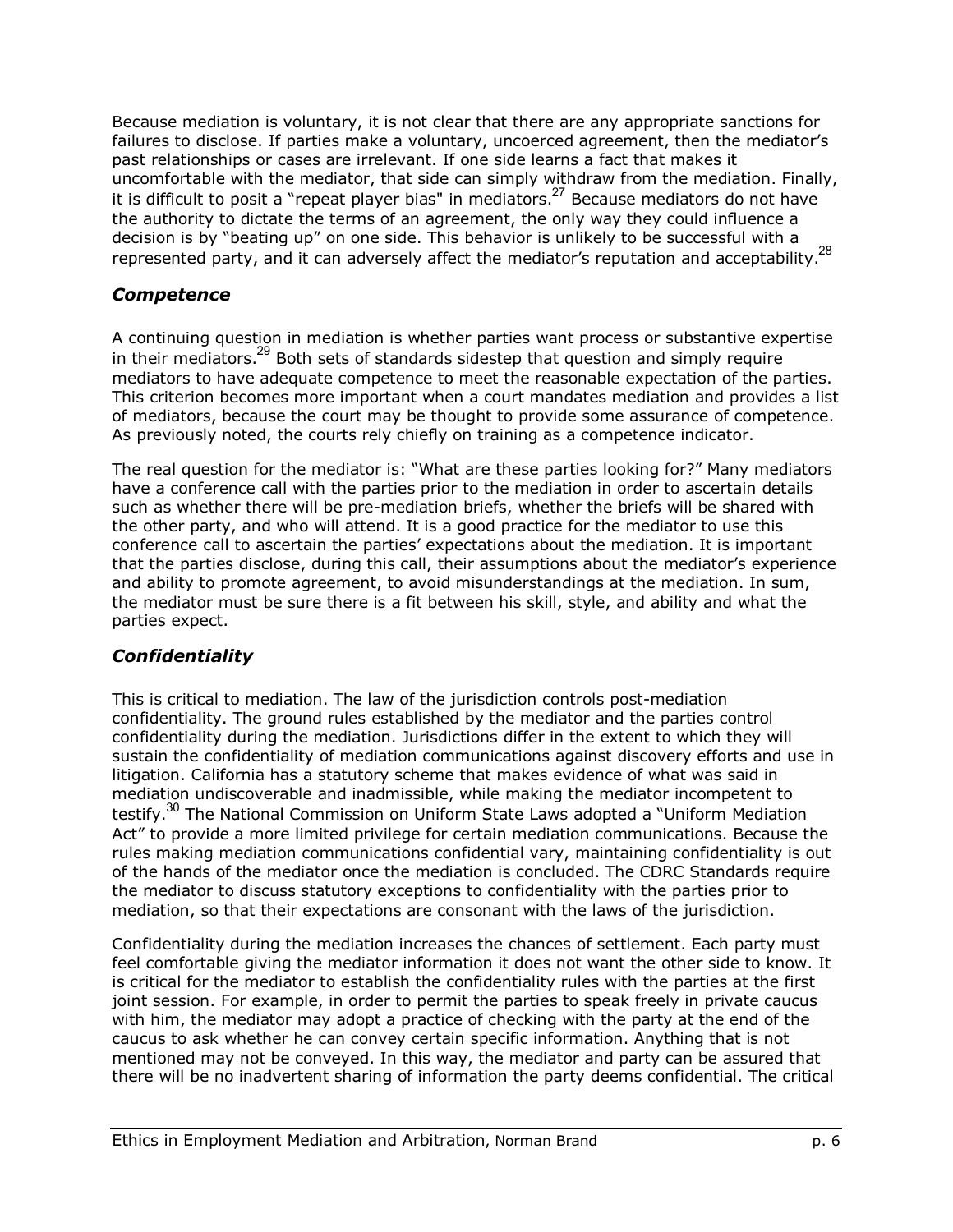issue for mediator ethics is to establish a specific method for preserving confidentiality during the mediation that is acceptable to the parties.

#### *Compensation*

The Model and CDRC standards require the mediator to disclose all fees, charges, and costs prior to the mediation, and both forbid contingent fees. While both require that fees be "reasonable," the real determinant of fees is the marketplace. The only ethical issue for mediators occurs in those jurisdictions where court-annexed programs require the mediator to provide a certain number of hours free, or for a token payment, before charging a fee. Some parties have complained that the mediator slowed the mediation progress simply to generate a fee. While that may or may not be true, any system that requires the mediators to provide free (or almost free) services before they can charge creates a potential dilemma for them.<sup>31</sup>

As most mediators know, some parties are better prepared to efficiently negotiate a settlement than others. They can move quickly through mediation to a resolution. The ethical mediator will not attempt to influence that movement for selfish purposes. On the other hand, some parties are far from ready to settle, and the mediator must do a fair amount of reality testing before they can move towards settlement. And some parties require catharsis before they can settle. These mediations tend to take longer. Ordinarily, a mediator uses his or her judgment to determine what pace will most likely result in a durable settlement.<sup>32</sup> But that judgment may be called into question if a slower-paced mediation is both in the parties' settlement interest and the mediator's financial interest. Thus, compensation systems that combine pro bono and market rate mediation create a situation in which the mediator's ethics may be challenged.

Mediators have a number of options for avoiding this potential ethical dilemma. First, they can decline to participate in the combination programs.<sup>33</sup> If one separates his pro bono work from his compensated work, there is no potential ethical problem. Second, those mediators who participate in combination programs should attempt to provide the parties a detailed and realistic assessment, during the mediation, of whether the case is likely to be settled and how long it will take. Parties have the option to go forward in cases where the chances of settlement are limited. The mediator can help the parties move as far as possible during the pro bono period. When that time is up, the mediator can decline to provide further free services and the parties can decide whether they want to continue with paid services. By making a realistic prediction early in the case, based upon observations about the dynamics of the case, the mediator can avoid being accused of manipulating the process just to charge a fee.

Where mediation is not court-annexed, the market for employment mediators is similar to the market for labor arbitrators. Parties regulate employment mediation ethics by choosing which mediator to employ. Although there are no written awards to study, a great deal of informal information sharing takes place. For instance, the Consumer Attorneys of California meet each year to discuss, rate, and share experiences of neutrals among their members. Presumably, insurance and defense attorney organizations do the same. Plaintiff employment lawyers have also become an important constituency in national, state, and local bar association labor and employment law sections. Here they have access to information about employment mediators similar to the information traditionally shared about labor arbitrators. In the non-court annexed segment of the employment mediation practice, the same market forces that effectively regulate labor arbitrator ethics act to regulate employment mediator ethics. The parties know the abilities and reputations of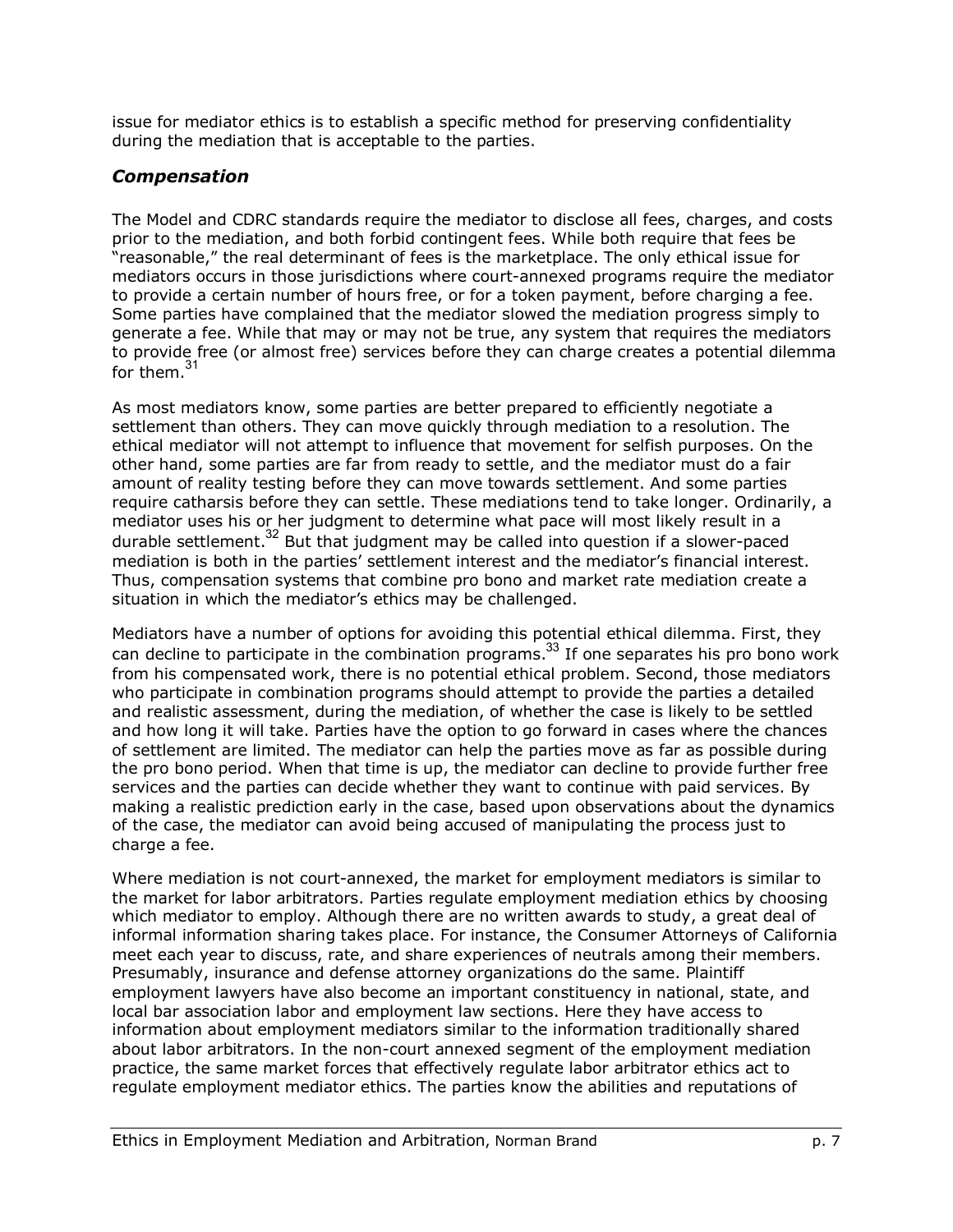many mediators and can freely choose the one they prefer. Any ethical failures, lack of skill, or perceived biases are quickly found out, and they have immediate financial consequences.

## Employment Arbitration

Employers may require arbitration agreements as a condition of employment. Employment arbitrators have the power to make binding, essentially unreviewable decisions, sometimes on statutory issues. In the absence of a well-defined marketplace there has been a significant focus on the ethical behavior of employment arbitrators.<sup>34</sup> The AAA and American Bar Association (ABA) have promulgated standards for arbitrators of commercial disputes. In addition, in its "National Rules for the Resolution of Employment Disputes" ("Rules"), the AAA establishes standards of disclosure, qualifications, and transparency for employment arbitration. The "Due Process Protocol for Mediation and Arbitration of Statutory Disputes Arising out of the Employment Relationship," ("Protocol") promulgated by the ABA, AAA, NAA, National Employment Lawyers Association (NELA), and Society of Professionals in Dispute Resolution (SPIDR), provides minimum standards for procedural fairness that an arbitrator should enforce in employment arbitration. AAA, Judicial Arbitration and Mediation Service (JAMS), and other providers of neutrals have adopted the Protocol. Finally, in 1997 the NAA adopted "Guidelines on Arbitration of Statutory Claims Under Employer-Promulgated Systems.<sup> $735$ </sup> In state law, the California legislature has enacted specific disclosure requirements for arbitrators and subjected them to the same disqualification standards as judges.<sup>36</sup> It is useful to examine the California disclosure and disqualification statutes and these other national standards to understand the ethical concerns that affect employment arbitrators.

The three major ethical concerns for employment arbitrators are qualifications, disclosure, and ensuring fairness in the process. For the most part these concerns reflect an immature market that is in the process of developing towards the efficiency and familiarity that is found in labor arbitration.

### **Qualifications**

The employment relationship is heavily regulated through both state and federal laws forbidding various forms of discrimination (e.g. sex, race, disability) and requiring certain benefits (e.g. Family and Medical Leave Act, Fair Labor Standards Act). The employment relationship is also, for most people, one of their most important legal relationships. In order to arbitrate employment disputes competently, the arbitrator must be knowledgeable about both the legal framework and the nature of the employment relationship. Both the Protocol and the Rules require arbitrators to be experienced and knowledgeable in employment law.<sup>37</sup> The Protocol also notes the importance of being skilled in conducting hearings, although the Rules omit this.<sup>38</sup> This skill is important to parties who choose arbitration because they want an expeditious, cost-effective process. Civil litigators and retired judges, even those with substantive legal knowledge, may need training in the differences between arbitration and litigation to develop arbitration knowledge and skills.

There are two ways in which qualification requirements are asserted. For organizations such as AAA that provide lists of arbitrators, potential arbitrators are subjected to a credential and reference review before they are placed on the employment panel.<sup>39,40</sup> There is no certification process for those who hold themselves out as employment arbitrators independent of organizations that provide panels. While there is no unique ethical code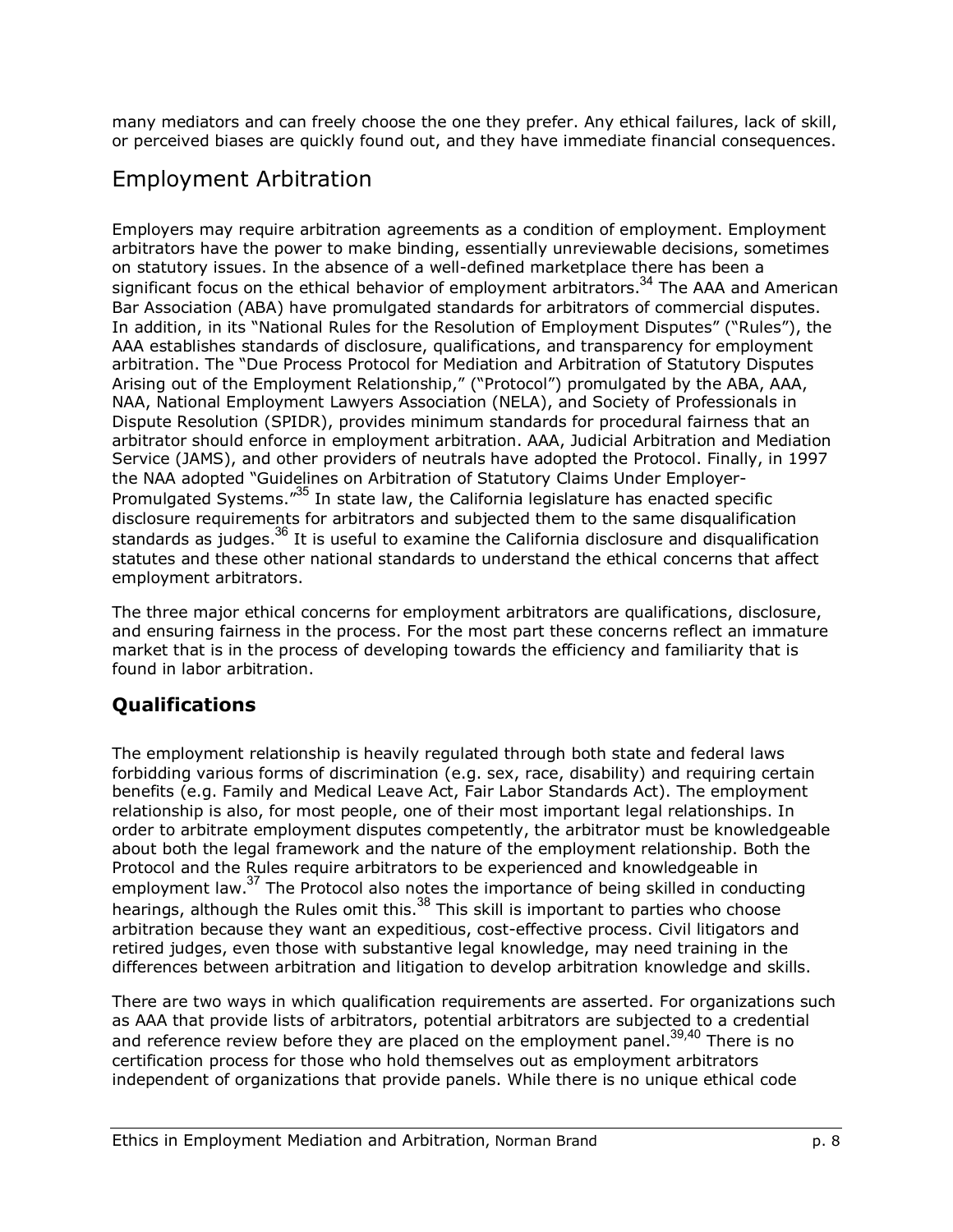requiring accuracy in stating qualifications, or a willingness to provide potential parties specific information about one's qualifications, both would seem intuitively to be essential to ethical behavior.

### **Disclosure**

The Rules<sup>41</sup> and California law cover three disclosure subjects:

- 1. *Relationships.* This covers both attorney-client relationships with any party or lawyer, and any professional or "significant personal relationship" that the arbitrator "or his or her spouse or minor child living in the household has or had with any party ... or lawyer for a party. $14^2$
- 2. *Case Experience.* Under the California statute, an arbitrator is required to disclose any prior or pending cases with either a party to the current case, or a lawyer in the current case, or a law firm with which a lawyer in the current case is associated. Arbitrators are also required to disclose all past arbitrations, including the results, identification of the prevailing party, the names of the attorneys involved, and the amount awarded.<sup>43</sup>
- 3. *Interests.* Under California law, the arbitrators are required to make all of the disclosures required of a judge, and disqualify themselves for all the same reasons as a judge. These reasons include circumstances in which "a person aware of the facts might reasonably entertain a doubt that the judge would be able to be impartial. Bias or prejudice towards a lawyer in the proceeding may be grounds for disqualification. $144$  A party may enforce these requirements through a vacature motion.<sup>45</sup>

### **Ensuring Fairness in the Process**

The employment arbitrator has a critical - but secondary - role in ensuring fairness in the arbitration. The courts, by defining the permissible terms of an imposed arbitration agreement, exercise the primary role. Two decisions illustrate the limitations courts have placed on imposed employment arbitration agreements, as of this writing. In *Cole v. Burns Intern. Security Services* 105 F.3d 1465 (D.C. Dir. 1997), the court upheld an imposed employment arbitration agreement. It found an imposed employment arbitration agreement lawful if it: "(1) provides for neutral arbitrators, (2) provides for more than minimal discovery, (3) requires a written award, (4) provides for all types of relief that would otherwise be available in court, and (5) does not require employees to pay either unreasonable costs or any arbitrators' fees or expenses as a condition of access to the arbitration forum.î *Cole* at 1482 Building on *Cole*, the California Supreme Court adopted those minimum standards and added the requirement of "a modicum of bilaterality" in the agreement. *Armendariz v. Foundation Health Psychcare Services, Inc.* 24 Cal. 4th 83; 6 P.3d 669; 99 Cal. Rptr. 2d 745 (2001). These minimum standards of fairness in an imposed employment arbitration agreement are enforced by the courts, not arbitrators.

Nonetheless, the AAA and other major providers of arbitrators have generally declined to administer employment arbitration cases where the agreement does not meet the requirements of the Protocol. Moreover, in an unadministered case where there has been no court challenge to the agreement, arbitrators can refuse to serve if the agreement fails to meet the requirements of the Protocol, or *Cole* and *Armendariz*. Alternatively, the arbitrator can require the application of AAA rules, or the Protocol, as a condition for arbitrating the case. While there is no specific ethical standard requiring an arbitrator to refuse cases falling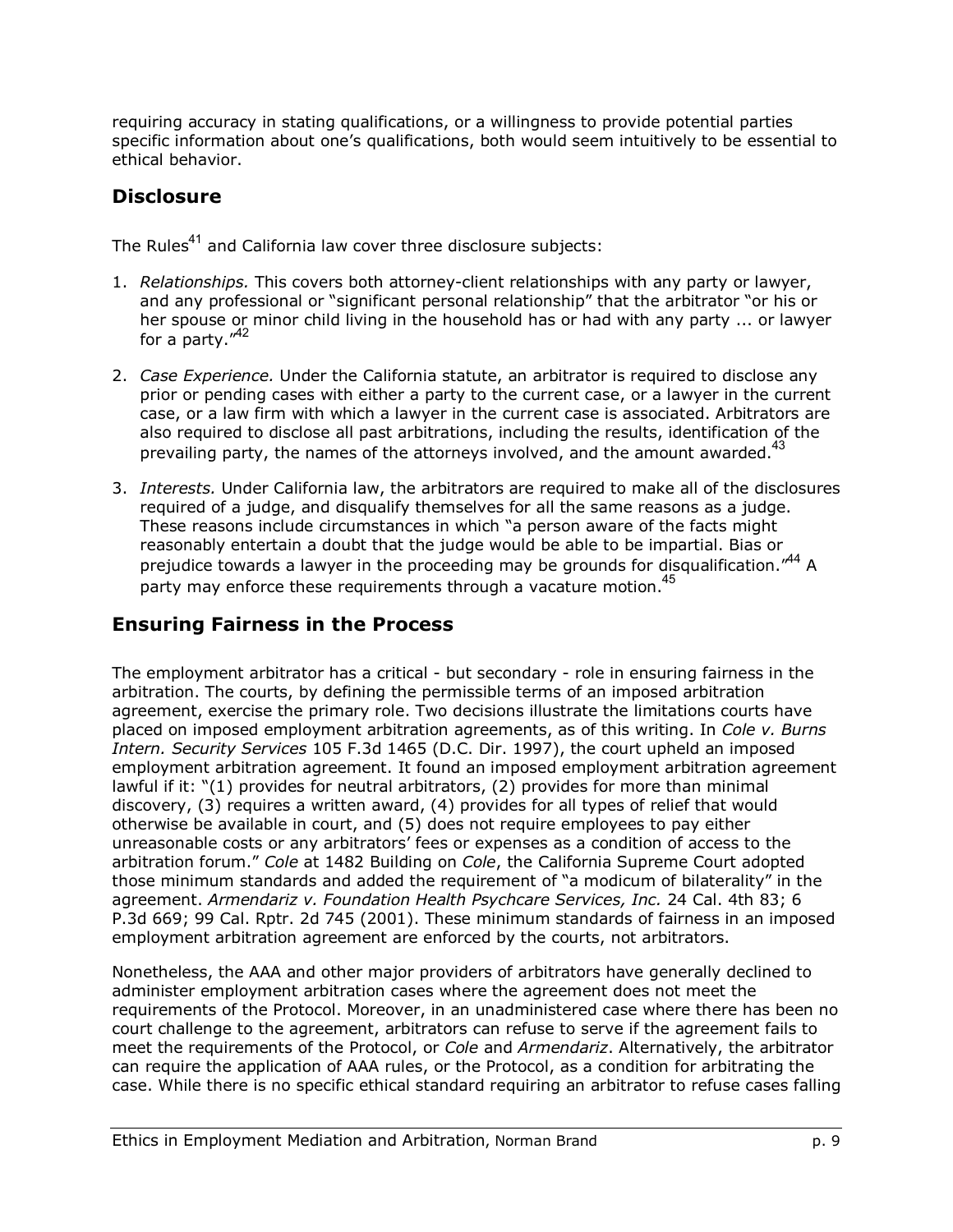below these procedural standards, many established arbitrators would not legitimize through participation in a process they deemed essentially unfair. As I discuss below, this is as much a marketplace issue as an ethical issue.

Employment arbitratorsí primary role in ensuring procedural fairness is through exercising their discretion to permit appropriate discovery, control hearings, and render a written award. The questions that the arbitrator faces in these areas are more of judgment than of ethics. For example, the arbitrator must determine how much discovery is necessary for a fair hearing consistent with the expeditious nature of arbitration. Similarly, in controlling the hearing, the arbitrator must not allow a party with deep pockets to take the upper hand through costly motions, unnecessary witnesses, and unneeded experts. Finally, the arbitrator must write a clear award that inspires in both parties confidence that they were heard and their arguments considered. In cases involving statutory claims, the arbitrator must set forth sufficient reasoning on the relevant legal principles to allow whatever degree of review the courts determine is necessary. In so doing, the arbitrator must remain aware that he or she is deciding a specific case, and that the parties may not wish to pay for a legal treatise. That is where arbitral judgment becomes important.

In my view, the formal aspects of these three areas -- qualifications, disclosure, and ensuring fairness in the process -- will become less important as guarantors of employment arbitrator ethics as the market for employment arbitration matures.<sup>46</sup> These "ethical" requirements are an artifact of an immature market. Because courts enforce them, they are less efficient than market mechanisms for regulating employment arbitrator ethics. An examination of some of the arguments against employment arbitration and employment arbitrators will demonstrate how a mature market in employment arbitration will ensure ethical behavior by employment arbitrators.

Two objections to the qualifications of employment arbitrators frequently arise.<sup>47</sup> Both stem from opposition to the imposed arbitration of statutory cases.<sup>48</sup> First, the assumption is that labor arbitrators are not knowledgeable in employment law and do not have the competence to decide statutory cases. Second, it is asserted that a jury can more fairly decide employment cases because its members are drawn from the same socioeconomic strata as plaintiffs.

Some labor arbitrators are highly knowledgeable about statutory employment law, some are not. Many law professors and former labor and employment law practitioners act as labor arbitrators. They are likely to be quite knowledgeable about employment law, including Title VII and state laws prohibiting discrimination. The Protocol recognized that many labor arbitrators did not have that expertise, and addressed the need to train them. In fact, for the last three years, an organization known as the Alliance For Education in Dispute Resolution has been training NAA members in statutory employment law.<sup>49</sup> Many retired judges advertise themselves as arbitrators with employment law expertise. Undoubtedly, some of them have had significant experience in adjudicating employment cases and are well qualified to decide statutory issues. $50$ 

The second qualification issue is whether employment arbitrators are as socio-economically suited to hear these cases as juries. Not all are. But the same issue of class has been present in labor arbitration for half a century. Many of the most prominent labor arbitrators are professors, full-time neutrals, or retired management lawyers. Their continuing acceptance indicates that they must be sufficiently empathetic to working people to be deemed fair. Indeed, at least one analysis of the results of employment arbitration, as compared to litigation, strongly suggests that an employee has a better chance of prevailing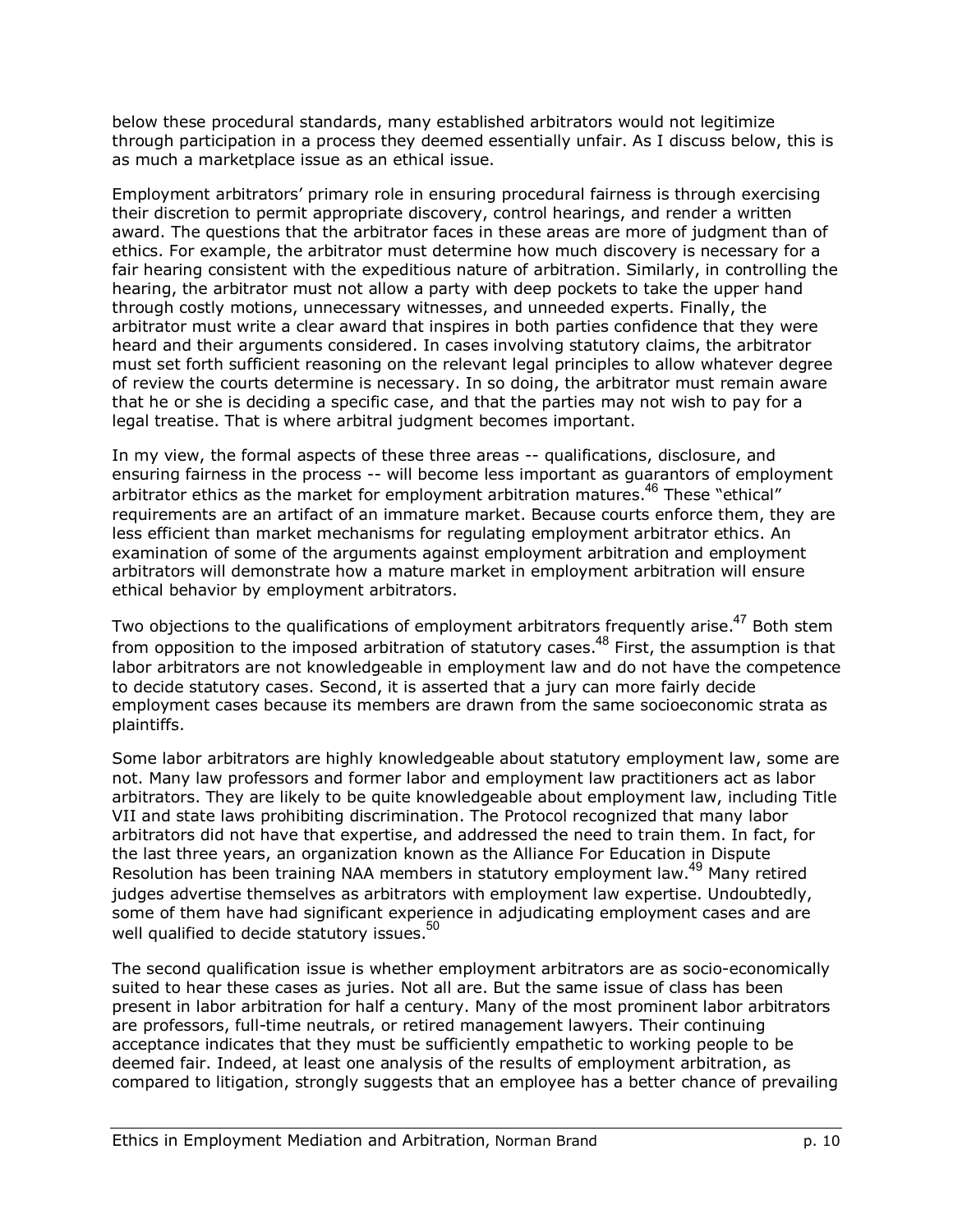on an employment claim in arbitration, albeit for a lesser amount. In risk-adjusted terms, employment arbitrators may provide better recoveries to employees than juries.<sup>51</sup>

## The Employment Arbitration Market

The market will ultimately determine whether someone is qualified as an employment arbitrator, much as it does in labor arbitration. We are beginning to see the employment arbitration market develop as the labor arbitration market did. First, there are an increasing number of people holding themselves out as employment arbitrators. As *Cole* held, any imposed agreement must provide for a neutral arbitrator. While many employers have been choosing one of the three competing major ADR providers (AAA, JAMS, and the Center for Public Resources), at some point the courts may determine that the parties must be free to choose any mutually acceptable arbitrator. Indeed, employers faced with a request to choose from outside an ADR providerís list may simply agree, just to avoid litigation. As long as the arbitrator is chosen mutually, there is no disincentive to casting a wider net. Thus, it is likely that the employment arbitration market will move away from specific lists and towards full freedom of choice in selecting an arbitrator.

Second, increasing transparency is facilitating this transition. Employment arbitrators are required to write reasoned awards. AAA currently plans on making them available in a database.<sup>52</sup> Other providers and arbitrators are likely to follow suit. This trend toward transparency will enable anyone interested in a particular employment arbitrator to read his or her decisions to decide if he or she is qualified. As the body of awards grows, transparency will increase. Some employment arbitrators will develop a reputation for competence within the relevant market. As a result, they will be chosen more frequently to hear new cases. Those who do not demonstrate the requisite competence are unlikely to be chosen again.

Similarly, as more and more employment cases are being arbitrated, employment arbitration will become a specialty area. More plaintiff lawyers will find it in their interest to join groups such as NELA or its local affiliates, as well as the labor and employment sections of bar associations. Employment lawyers will learn more about potential employment arbitrators, exchange experience and awards, and develop a sound basis for choosing employment arbitrators. Their experience in those organizations will parallel the history of labor arbitration. They will meet arbitrators, hear them speak, and learn about their analytical skills, backgrounds, and competence in running hearings. While there will still be a need for specific disclosures in a particular case, there will be less need for the disclosure of remote and insubstantial connections.

The greatest change will come in the area of providing procedural fairness  $-$  both actual and perceived. One of the plaintiff employment bar's major objections is that a "repeat player advantage" inheres in employment arbitration. The bar asserts that this advantage will inevitably lead employment arbitrators to decide cases more favorably to employers than to individuals, because employers are likely to choose the same arbitrator in a future case. There are three flaws in this argument.

First, this repeat player phenomenon exists in litigation as well as arbitration. This fact was pointed out over a quarter of a century ago. $53$  The reasons for this advantage include familiarity with the legal system, the ability to bring greater resources to bear on a case, and greater substantive and procedural knowledge. In addition, a defendant can always settle, rather than litigate, a weak case. Thus, a well-advised repeat defendant should win a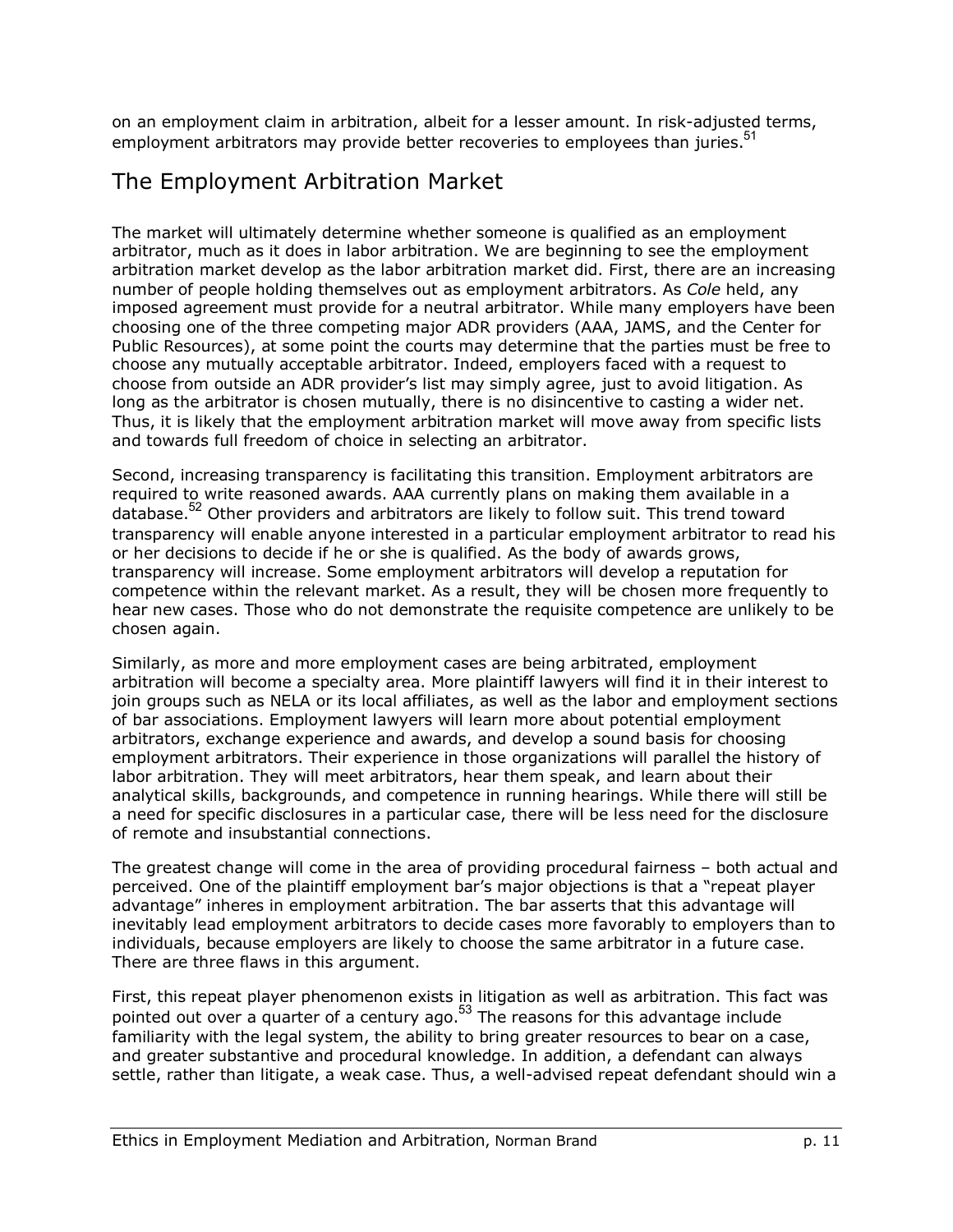higher percentage of cases, having settled all those he or she was likely to lose. In fact, they do in labor arbitration. Management tends to win more labor arbitrations. Having learned what types cases are likely to be successful in labor arbitration, experienced management can settle those cases they are more likely to lose, as well as some equivocal cases. Only a few disputes will go to arbitration.<sup>54</sup> That is how a repeat player can increase his or her success in civil litigation, labor arbitration, and employment arbitration.

Second, there is a difference between a repeat-player *advantage* and a repeat-player *bias*. To assert there is a *bias* is to impute bad motives to employment arbitrators. Given the current disclosure requirements, it is difficult to understand how an employment arbitrator who curried favor with employers would not be found out. At least with AAA, plaintiff's counsel will know all the decisions the arbitrator made. As more employment arbitrations occur with increasing transparency, it would be economically foolish for an employment arbitrator to favor corporations over individuals. That arbitrator would be left without a practice.

Third, plaintiff employment lawyers are becoming repeat players. While individual plaintiff employment lawyers may only occasionally arbitrate cases, if they belong to NELA or one of its affiliates, they will have the advantage of the group's knowledge.<sup>55</sup> Undoubtedly NELA will train its members in how to arbitrate a case. With a transparent process and a market made up of repeat players on both sides, employment arbitrators will be subject to the same market forces as labor arbitrators. They will either meet the market's expectations for competent, ethical behavior or they will fail.

### **Conclusion**

1

The employment arbitration market is maturing. While there are currently adequate legal and ADR organization safeguards to ensure ethical arbitrator behavior, they will soon be superseded by an efficient self-regulating market that ensures the quality of employment arbitrators, much as the market has ensured the quality of labor arbitrators. When that occurs, employment arbitrator ethics will no longer be speculatively maligned. Instead, they will be known and assured.

<sup>1</sup> One important commercial arbitration case about arbitrator ethics, *Commonwealth Coatings Corp. v. Continental Casualty Co.*, 89 S.Ct. 337 (1968), involved the arbitratorís obligation to disclose any past financial dealings with a party that might create an impression of possible bias.

<sup>2</sup> The focus of this note is solely on the ethics of neutrals. Advocate ethics are covered by Bar Codes of Professional Responsibility.

<sup>3</sup> The first state agency providing mediation, the New York State Mediation Board, was established in 1887. Currently, some state statutes require mediation as a condition precedent to formal fact-finding or interest arbitration, making it somewhat involuntary.

<sup>4</sup> This is not to suggest that all labor-management mediators are equally competent or acceptable to the parties. But agency training provides some assurance that the agency - at least- deems them competent to provide services. Since the agencies are governmental and ultimately politically responsible, they have an incentive to provide effective services.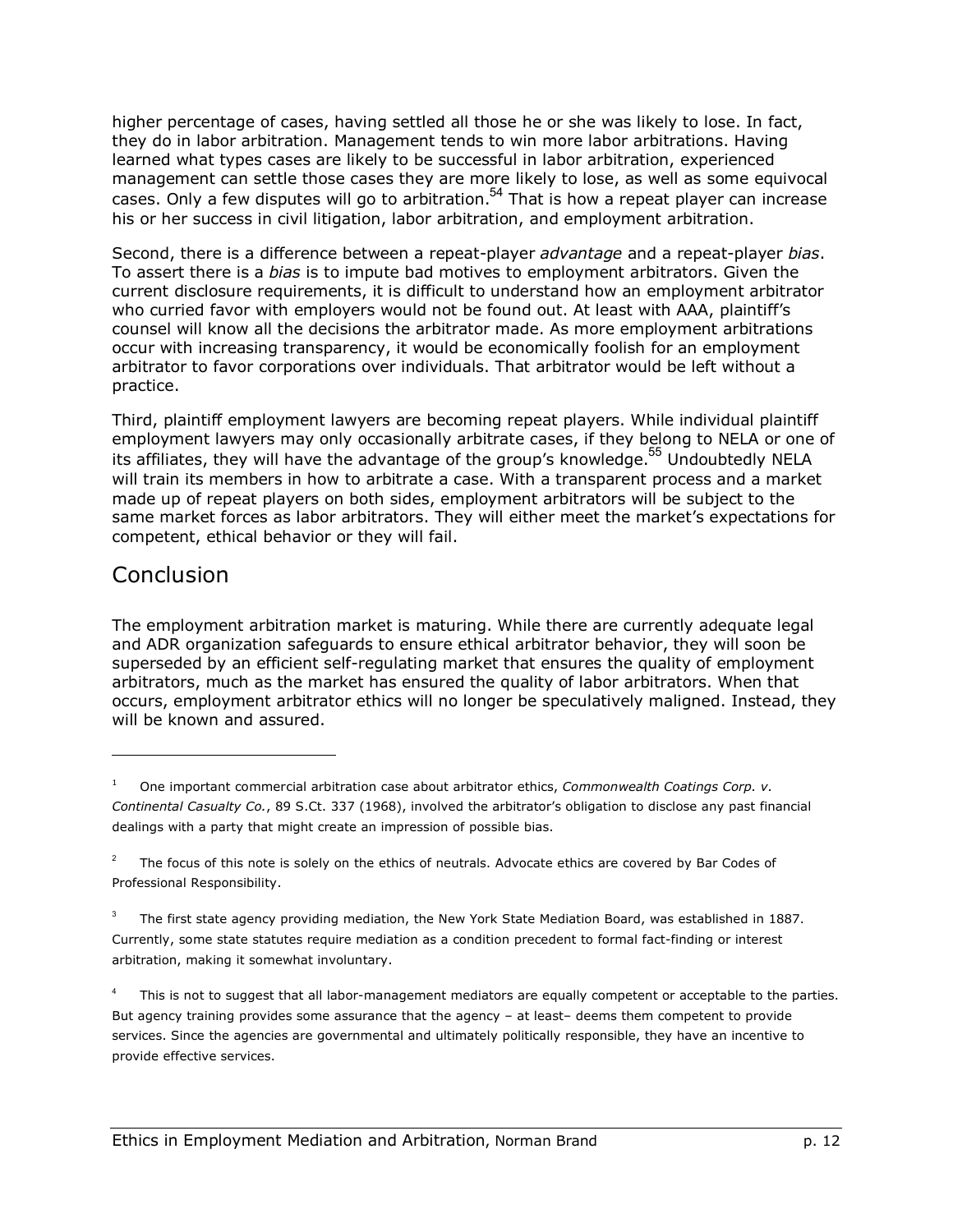5 Most labor mediators are employed either by FMCS or state employment relations agencies. FMCS has statutory responsibility for private sector labor disputes that arise under the National Labor Relations Act. It relies exclusively upon its full-time employees as mediators. The state agencies have responsibility primarily for public sector labor-management disputes in their state. Some state agencies supplement their full-time mediators by using mediators from panels they train and maintain. These *ad hoc* mediators provide additional resources for peak workloads and for politically difficult disputes in which the mediator may serve as a lightning rod to take the blame for a mutually unpalatable resolution. By using an *ad hoc* mediator in the latter circumstances, the agency preserves the acceptability of its full time mediators.

1

6 In subsequent years the National Mediation Board, the New York Public Employment Relations Board, and other public agencies adopted resolutions that required arbitrators on their panels to be governed by the Code.

7 In the last 25 years, the NAA investigated all complaints against its members and suspended 6 members  $-$  all for the same offense - egregiously late Awards. The NAA also provides its members, upon request, written rulings interpreting the Code so they can conform their behavior to its requirements.

8 AAA, FMCS, and state labor relations agencies generally provide lists of arbitrators, upon request, to parties who have disputes they wish to arbitrate.

9 The process is "transparent" for two reasons: the reasoned awards written by labor arbitrators are widely disseminated and the arbitrators themselves - as repeat players - become well-known in the marketplace.

Being an arbitrator is attractive for a number of reasons. The work can be intellectually challenging and socially valuable. Arbitrators are reasonably well compensated, they control their calendars, and the parties generally treat them deferentially during a case.

At one time, the FMCS sent all awards issued by its panel members to publishers. (It ceased doing this some years ago). Some arbitrators (usually newer ones hoping to establish a reputation), with the permission of the parties, send their awards to publishers. Some parties submit awards to publishers because they believe the award illustrates a principle they hope will become precedential. The Bureau of National Affairs, Commerce Clearing House, LRP, Inc., and the AAA all publish labor arbitration awards. Although the publishers are sometimes criticized for publishing aberrant awards of new arbitrators – simply because they are more interesting – even those awards can lead the parties to a more informed choice of arbitrator.

 $12$  The ABA has a Section on Labor and Employment Law as do many other state and local bar associations.

Some members of these organizations are not specialists in the field. They either aspire to be in the field, or do some work in the field and use the professional associations as a means of keeping current on both the law and "common knowledge" of practitioners in the field.

14 Entities that provide lists of arbitrators also provide biographies indicating which industries an arbitrator has worked in, which panels he is on, which contracts name him as a neutral, his fees, his professional associations, and his degrees.

<sup>15</sup> Some markets are regional, as northern California, or New York metropolitan area, while others are industry based, such as railroads or airlines.

One of the most popular misconceptions is that arbitrators always "split the baby" in order to avoid losing acceptability. There may be some arbitrators who so that and are specifically chosen for cases where that is what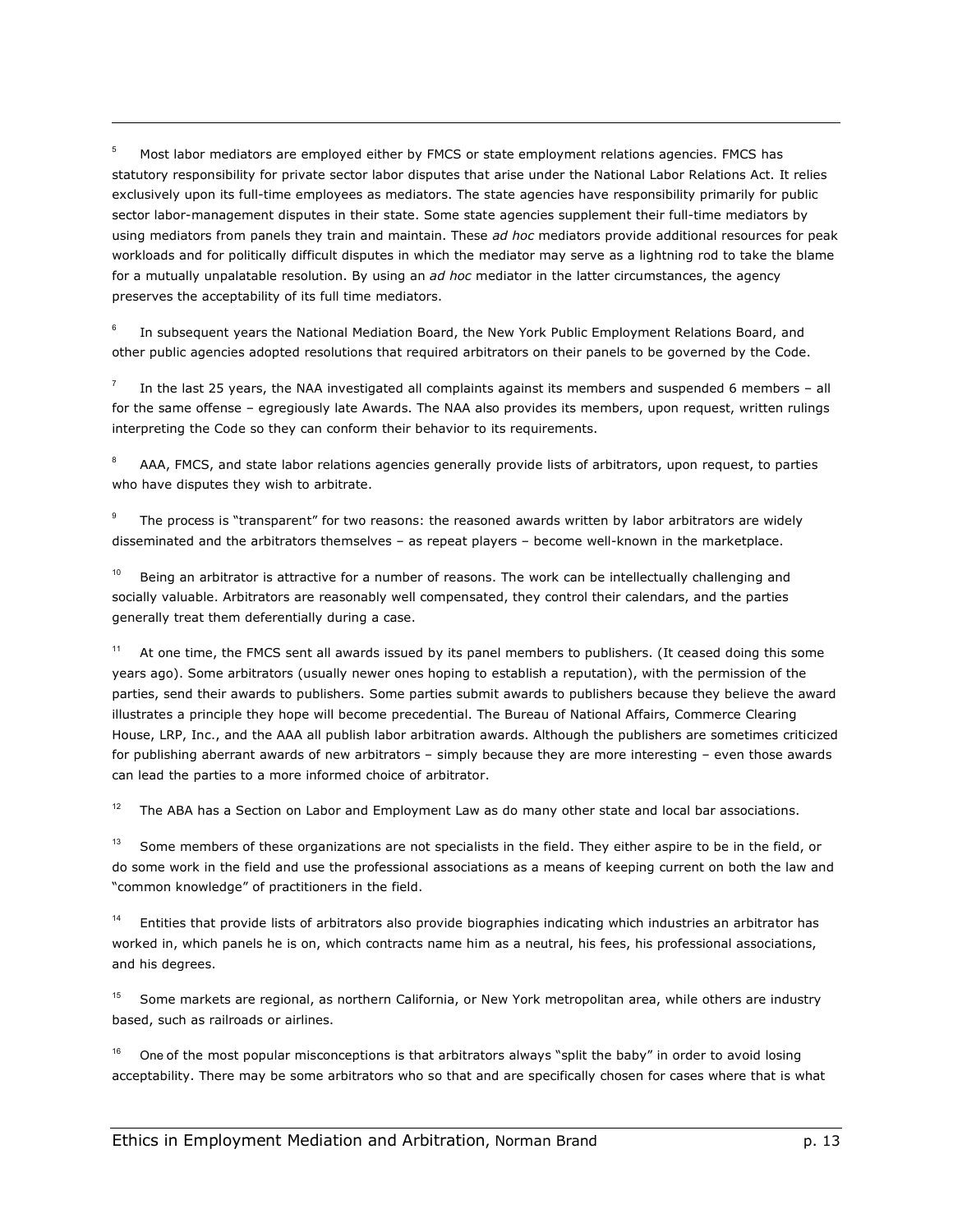the parties want. If they exist, these arbitrators are a distinct minority. Most parties value a clear decision that allows them to conform their behavior to the requirements of the collective bargaining agreement. A clear decision that is politically unacceptable to one side may affect the arbitrator's selection by that side for a period of time. But veteran arbitrators know that they can count on being selected by the lawyer on that side at some future date when his client needs a tough, clean decision. Arbitrators with reputations for making well-supported, clear decisions tend to have long careers.

By contrast, in order to be a member of the NAA an arbitrator must have no current representational or consultative relationships with labor or management. All past relationships must be disclosed when seeking membership.

1

The California trial-level courts and some of the appellate courts have mediation programs. In addition, the EEOC and the California Department of Fair Employment and Housing have mediation programs for which they provide mediators.

Despite the lack of explicit authority to require mediation, counsel generally accede to a court's "suggestion". They go out, try mediation, and come back only if the case has not settled.

 $20$  The AAA, ABA, and the Society of Professionals in Dispute Resolution have jointly promulgated "Model Standards of Conduct for Mediators." The California Dispute Resolution Council (CDRC) has promulgated "Standards of Practice for California Mediators," which have been adopted by many California courts. Local courts, such as the Los Angeles Superior Court, have adopted "Guidelines for Neutrals" as part of their local rules.

<sup>21</sup> Since the mediators are not employees of the court, this system makes great sense. On the other hand, where the mediation program involves in-house mediators, as with the Ninth Circuit Court of Appeals, the court does its own training.

 $22$  This description represents what has occurred in the California courts. Florida courts have an extensive statutory scheme for certifying and disciplining mediators, who then become eligible for placement on lists of courtapproved mediators. Other states have their own schemes.

There is a proposed addition to the ABA Model Rules of Conduct, Rule 2.4, that would govern lawyers who serve as third-party neutrals. The proposed rule addresses itself to the potential confusion a non-represented party may have with a lawyer-mediator. It requires distinguishing between the lawyer's role as a neutral and as a representative of a party.

California law prohibits mediators from making any report, assessment, evaluation, finding, or recommendation to a court. Cal. Ev. Code Sections 703.5 and 1121. That law has been upheld in *Foxgate Homeownerís Assín, Inc. v. Bramalea California, Inc.,* 26 Cal. 4th, 1, 2001 Cal. LEXIS 4233, 108 Cal. Rptr. 2d 642 (July 9, 2001).

In a mandated mediation the "proposed option" may simply be an expression of the party's unwillingness to mediate the case. Most mediators would explore that possibility with the party.

Behavior that might at the time seem appropriate, such as attempting to convince a party not to walk out, may in retrospect be characterized as an improper attempt to coerce the party into agreement.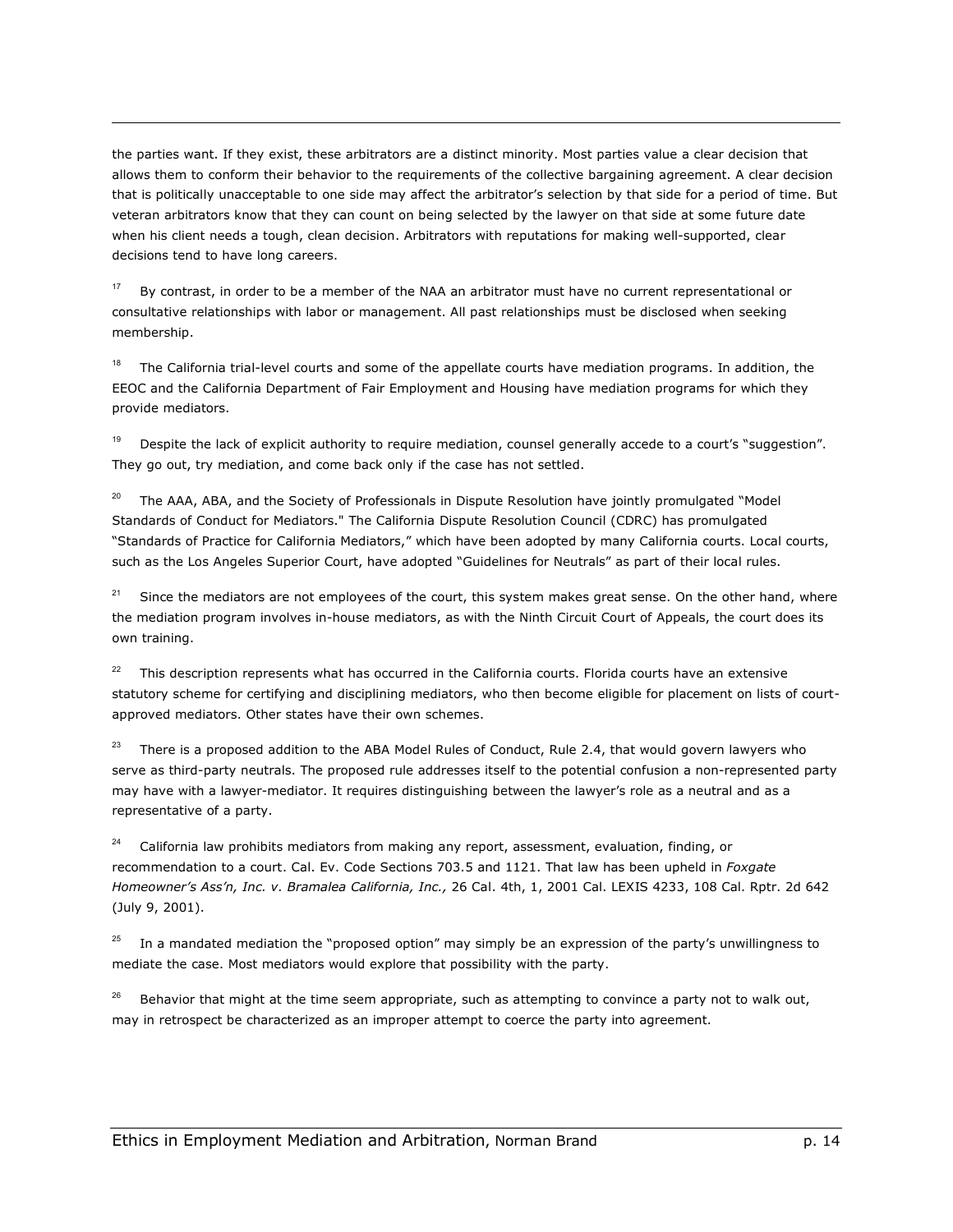The "repeat player bias" is an assertion that a neutral will favor the party most likely to select the neutral in a future case. Thus, it is sometimes asserted that a mediator might favor a large corporation over an individual plaintiff, since the former is more likely to need a mediator in the future.

<sup>28</sup> A forceful "reality check" is not always inappropriate. Sometimes that is precisely what counsel wants for the client from a mediator.

29 See, Brand, *Learning to Use the Mediation Process-A Guide For Lawyers,* 47 Arbitration Journal 6 (December 1992); *reprinted in* Craver & Brunet, eds *Alternative Dispute Resolution* (MICHIE, 1997)

30 See, Cal. Ev. Code Sections 1115 *et seq. a*nd Section 703.5. There are narrow exceptions for criminal and other specific behavior that occurs during mediation.

<sup>31</sup> Any professional working at an hourly rate can be accused of working slowly to increase compensation; taking three hours to do two hours work. The client expects to compensate the professional, but often questions the actual amount owed. In the court annexed programs parties may believe that the free hours represent the court's opinion on how long the mediation should take. If the mediator only gets compensated when the mediation extends beyond those hours, the mediator has a financial incentive to prolong the mediation. Thus, the parties may believe the mediator is working slowly in order to get paid.

<sup>32</sup> Many mediators use a *per diem* fee so that it is clear they have no interest in prolonging the mediation.

<sup>33</sup> Court-annexed programs that rely upon unpaid volunteer mediators may soon discover a paucity of volunteers. Many of these programs rely upon lawyers who hope to develop a paying mediation practice by providing free services to demonstrate their skills to potential clients. However, very few lawyers have succeeded at creating new careers. As it becomes clear that working free for the courts is not a probable way to develop a paid mediation practice, there are likely to be fewer volunteers. This lack of volunteers will result in the court programs becoming untenable, or in the courts being obliged to hire their own full-time, in-house mediators.

The opponents of employment arbitration posit a lack of ethical behavior on the part of employment arbitrators as a reason to prohibit all pre-dispute arbitration agreements, whether voluntary or imposed.

<sup>35</sup> This document provides detailed guidance for NAA members, covering whether to accept a case, pre-hearing consultation, the hearing, and the Opinion and Award. The Guidelines go farther than the Protocol (which they supplement) in ensuring due process in imposed statutory employment arbitration.

Cal. Code of Civ. Pro. Section 1281.9. The major impetus for this 1994 legislation, amended in 1997, was from California plaintiff lawyers, whose major concern was employment arbitration. In the 1998 and 2000 legislative sessions, they introduced bills to prohibit all employment arbitration agreements, voluntary or imposed. Section 1281.9 excludes collective bargaining arbitration. Ultimately, the legislature passed a bill requiring the Judicial Council to make additional rules, to be enforced through vacature. Those Rules of Court have been the subject of significant litigation.

 $37$  Rules, Rule 11; Protocol, C. 1 and 2.

Protocol, C.1.

1

Parties are also provided arbitrator panel cards containing information about the arbitrator's background and experience, so they can judge the qualifications themselves.